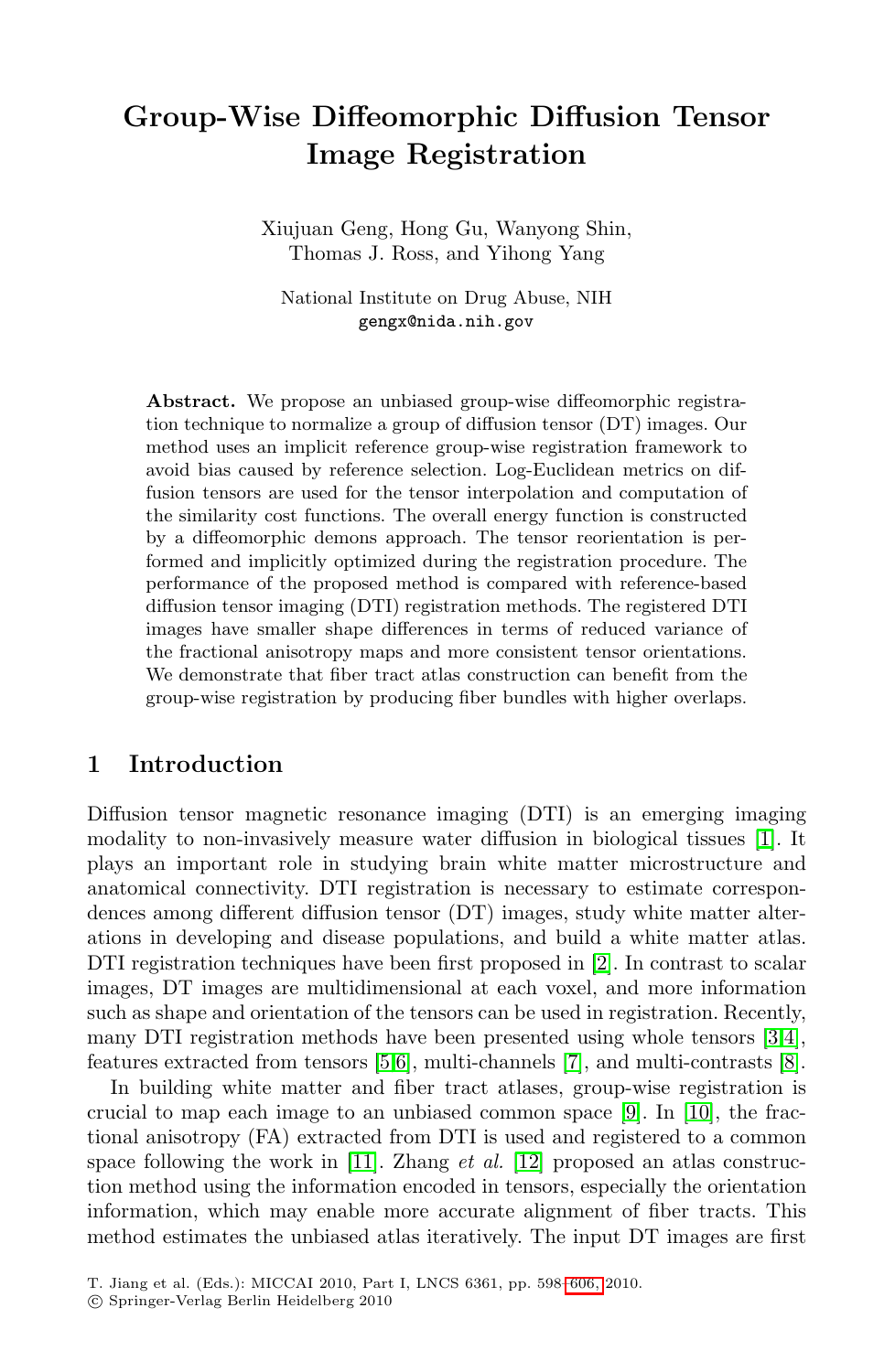averaged, and each image is registered to it. All deformed images are averaged again to get the second atlas; the procedure is repeated until the atlas converges [13]. Barmpoutis *et al.* [14] recently develo[ped](#page-7-11) a group-wise registration of 4th-order tensor images and showed the improvem[en](#page-7-7)t compared to 2nd-order tensor registration using synthetic fiber crossing data.

In this pap[er,](#page-7-10) we propose a group-wise DTI registration technique that extends the implicit-reference group-wise (IRG) registration framework proposed by Geng *et al.* [15]. The DTI IRG registration simultaneously estimates diffeomorphic transformations and the deformed DT images converge to the group average. The unbiased atlas can be obtained by averaging the deformed images. Tensor reorientation is applied using "Finite Strain" strategy [2] during the estimation to preserve the geometric features of the tensor fields [9]. The Log-Euclidean metric is used to define the similarity cost and for tensor interpolation. Compared to the work in [12], our method does not compute the average input images as the reference and update the atlas by repeating the registration multiple times. We jointly estimate transformations that deform each pair of DT images to have similar shapes. Another major difference is that the registration algorithm in [12] estimates transformations using an enhanced piecewise affine framework, our registration adapts large deformation diffeomorphic demons approach [4].

The FA map variance and the directional consistency after the IRG DTI registration were compared to reference-based registration. Results show smaller registration errors using the group-wise registration. To demonstrate the advantage in building a fiber tract atlas, we constructed the uncinate fasciculus (UF) atlas of a group of healthy normal subjects using group-wise and reference DTI registration methods. The proposed group-wise registration produces higher bundle overlap and therefore a sharper UF atlas.

### **2 Implicit-Reference Group-Wise DTI Registration**

Tensor distance computation, interpolation and reorientation are involved in DTI registration. The Affine-invariant metric, a Riemannian metric, is the natural metric for diffusion tensors that are positive semi-definite. Here we use Log-Euclidean metric since it is computationally efficient and provides similar performance compared to Riemannian metric[16]. The distance between two tensors is defined as:

$$
D(T_i, T_j) = (\text{Trace } (\log T_i - \log T_j)^2)^{\frac{1}{2}}.
$$
 (1)

The log of a rotated tensor can be calculated as  $\log(R^TTR) = R^T \log(T)R$ . The interpolation of log tensors can be performed using the Euclidean metric after taking the log transformation of the tensors. These properties make the registration convenient by applying a log transform of the input DTI data before registration, using the Euclidean metric to estimate the transformations and performing exponential transform to convert log tensors back to tensors.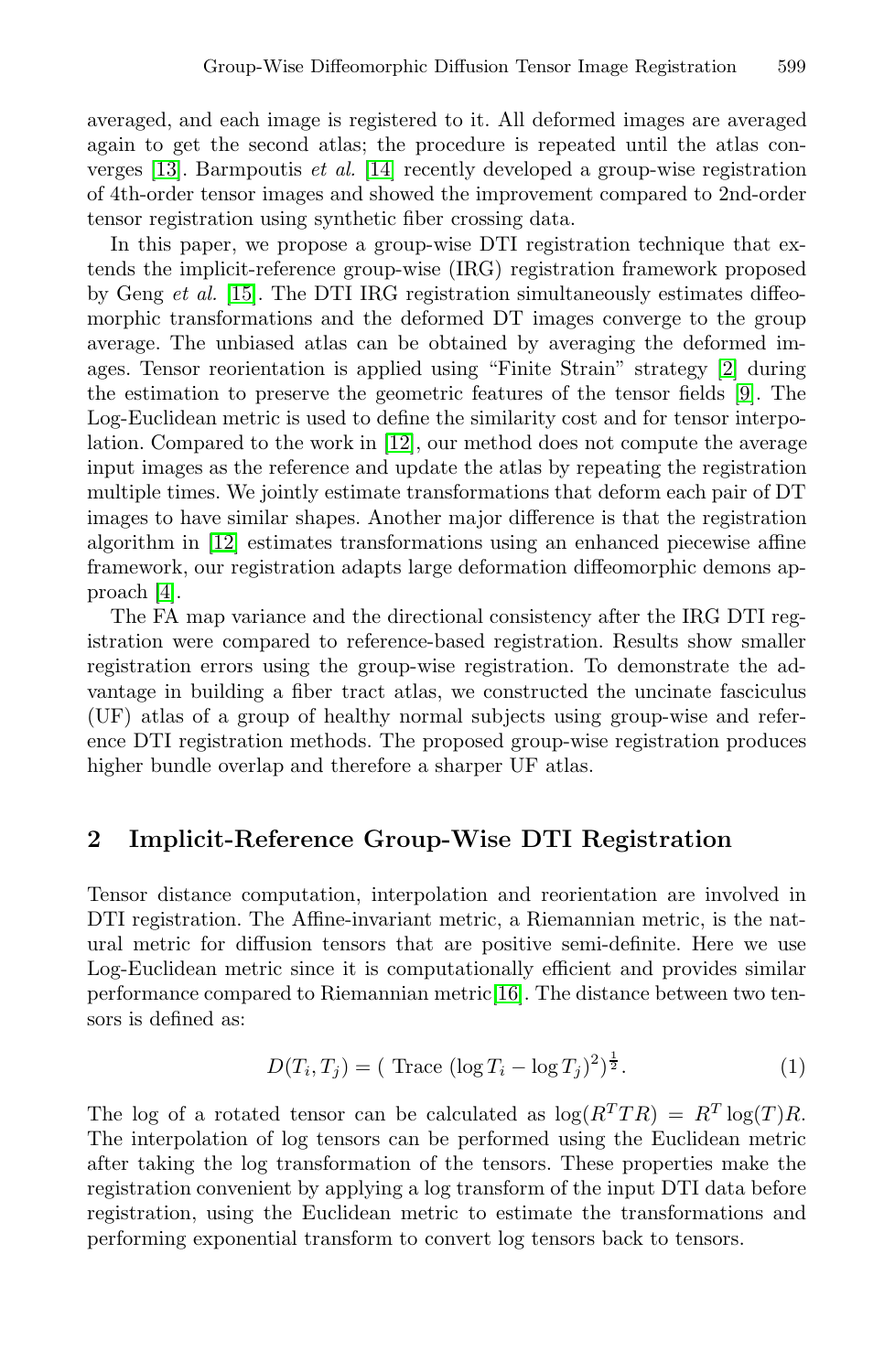<span id="page-2-0"></span>600 X. Geng et al.

#### **2.1 Algorithm Overview**

The scalar-based IRG registration with a small deformation elastic model can be stated as an optimization problem [of](#page-7-12) finding a set of  $N$  transformations that deform  $N$  images to an implicit reference by minimizing the following function:

$$
C = \sum_{i=1}^{N} \sum_{j=1}^{i-1} C_{Sim}(I_i(\Phi_{iS}), I_j(\Phi_{jS})) + \sum_{i=1}^{N} C_{Reg}(\Phi_i).
$$

 $\Phi_{iS}$  is the transformation to be estimated to map image  $I_i$  to the implicit ref-<br>exerce  $I_i$   $C_i$  is the similarity gest between defermed  $I_i$  and  $I_i$   $C_i$  is the erence  $I_S$ .  $C_{Sim}$  is the similarity cost between deformed  $I_i$  and  $I_j$ .  $C_{Reg}$  is the regularization cost and can be defined as an elastic differential operator [15].

To map DT images with large shape differences, a similar framework as diffeomorphic demons was used to estimate transformations in diffeomorphisms. Unlike the work in [4], the exact finite strain differential is not implemented here, and the diffeomorphic transformations are ensured by constraining velocity fields small enough at each step. The optimization scheme is to separate the energy function to two parts by introducing another transformation variable  $\Psi$ . The minimization of the similarity and regularization costs can be separated. A quadratic regularization can be performed efficiently with a convolution kernel.

The group-wise diffeomorphic DTI registration is formulated as estimating a set of transformations that minimize the cost function:

$$
C = \sum_{i=1}^{N} \sum_{j=1}^{i-1} C_{Sim}(T_i \circ \Phi_{iS}^t, T_j \circ \Phi_{jS}^t) + \sum_{i=1}^{N} D(\Phi_{iS}^t, \Psi_{iS}^t)^2 + \sum_{i=1}^{N} C_{Reg}(\Psi_{iS}^t, v_{iS}^t), (2)
$$

where  $v_{iS}^t$  is the velocity field from  $T_i$  to the implicit reference at time t,  $\Phi_i^t$ where  $v_{iS}^t$  is the velocity field from  $T_i$  to the implicit reference at time t,  $\Phi_{iS}^t = \int_{\pi=0}^t v_{iS}^{\tau} d\tau$ ,  $D(\Phi_{iS}^t, \Psi_{iS}^t)$  is the distance between  $\Phi$  and  $\Psi$  to constrain  $\Psi$  close to <sup>t</sup><sub> $\tau=0$ </sub>  $v_{iS}^{\tau}d\tau$ ,  $D(\Phi_{iS}^{t}, \Psi_{iS}^{t})$  is the distance between  $\Phi$  and  $\Psi$  to constrain  $\Psi$  close to and the last term is the regularization term to ensure smooth velocity and  $\Phi$ , and the last term is the regularization term to ensure smooth velocity and transformation fields, which is defined as an isotropic differentiable operator  $\nabla(\cdot)$  in this work. The similarity cost can be defined as the squared Euclidean distance after log transform of the tensors. Let  $T_i$  denote the log transformed tensor image for simplicity. The cost function in  $Eq.(2)$  can be rewritten as:

$$
\sigma \sum_{i=1}^{N} \sum_{j=1}^{i-1} \int_{\Omega} ||T_i \circ \Phi_{iS}^t(x) - T_j \circ \Phi_{jS}^t(x)||^2 dx + \rho \sum_{i=1}^{N} \int_{\Omega} ||\Phi_{iS}^t(x) - \Psi_{iS}^t(x)||^2 dx + \sum_{i=1}^{N} (\lambda \Psi \int_{\Omega} || \nabla (\Psi_{iS}^t(x))||^2 dx + \lambda \Psi \int_{\Omega} || \nabla (\Psi_{iS}^t(x))||^2 dx),
$$
\n(3)

<span id="page-2-1"></span>where  $\Omega$  represents the tensor image space, and  $\sigma$ ,  $\rho$ ,  $\lambda \Psi$  and  $\lambda_v$  are weighting parameters for each cost term. We set  $\sigma$  to  $\frac{1}{N-1} \sum_{j=1,\neq i}^{N} \frac{1}{||T_i \circ \Phi_{iS}^t(x) - T_j \circ \Phi_{jS}^t(x)||^2}$ for each  $\Phi_{iS}$ , varied  $\rho$  to keep the largest update field less than 1 at each iteration, and set  $\lambda_{\Psi}$  and  $\lambda_{v}$  to be 0.5 and 0.5.

The deformed tensor image  $T_i \circ \Phi_{iS}^t$  can be computed as:

$$
R_{iS}T_i(\Phi_{iS}^t)R_{iS}^T\t\t(4)
$$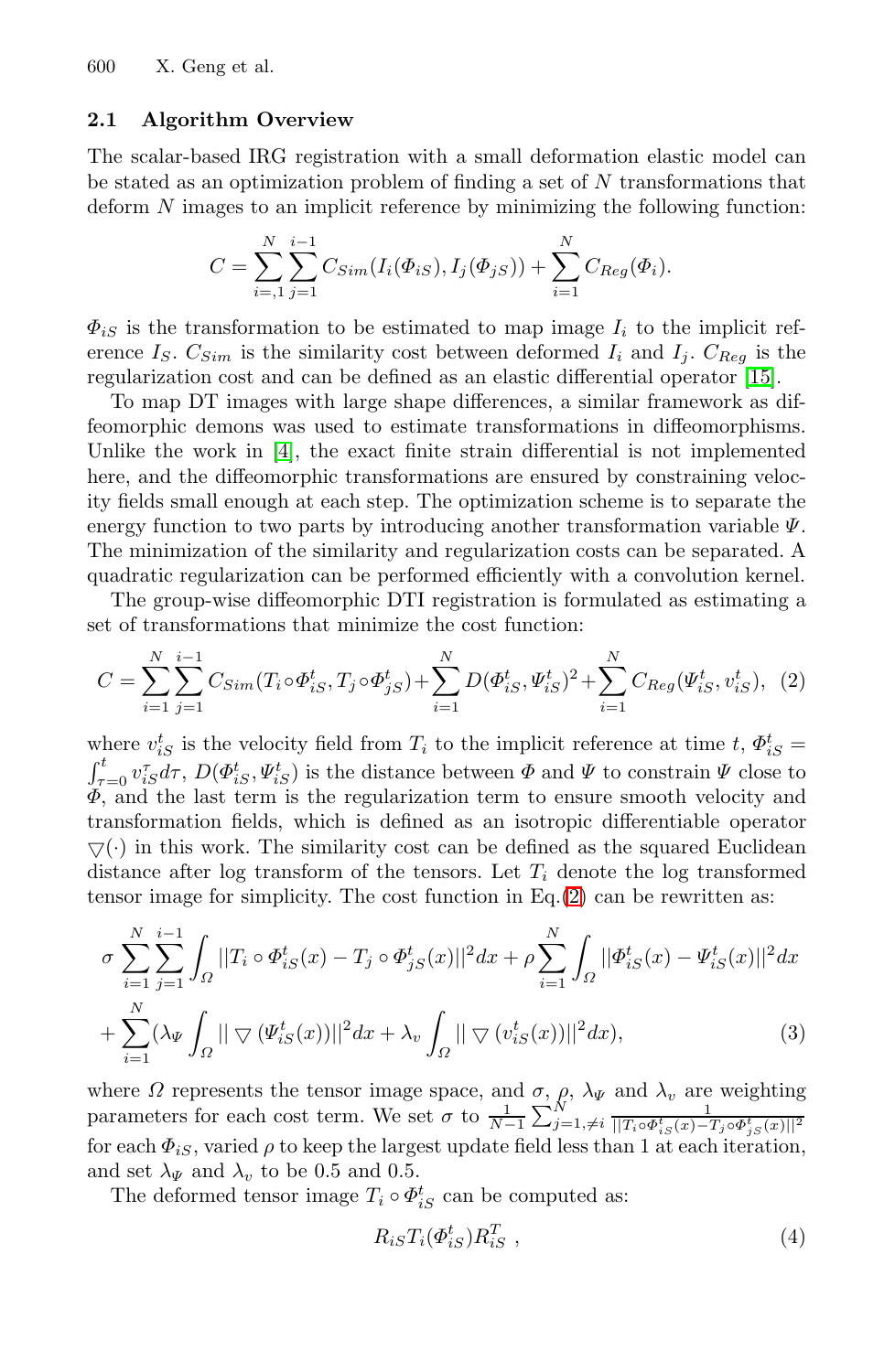<span id="page-3-0"></span>where  $R_{iS}$  is the reorientation matrix extracted from the Jacobian of the inverse  $\Phi_{iS}$  in Eulerian space, or from the Jacobian and taking its transpose afterwards [2]:

$$
R = ((J(\Phi) \cdot J(\Phi)^{T})^{-\frac{1}{2}} J(\Phi))^{T}.
$$
\n
$$
(5)
$$

#### **2.2 Optimization of the Cost Function**

After linear approximation of the similarity cost function, the first two terms in Eq.(3) become

<span id="page-3-1"></span>
$$
\sigma \parallel \sum_{j=1,\neq i}^{N} (T_i \circ \Psi_{iS}^t - T_j \circ \Psi_{jS}^t) + \nabla T_i \circ \Psi_{iS}^t \cdot v_{iS}^t ||^2 + \rho \int_{\Omega} ||\Phi_{iS}^t(x) - \Psi_{iS}^t(x)||^2 dx
$$
  
= 
$$
||\left[\sum_{j=1,\neq i}^{N} \sqrt{\sigma} (T_i \circ \Psi_{iS}^t - T_j \circ \Psi_{jS}^t)\right] + \left[\sqrt{\sigma} \nabla T_i \circ \Psi_{iS}^t\right] v_{iS}^t ||^2, \tag{6}
$$

where I denotes the identity transfor[mat](#page-8-1)ion field. The update of  $v_{iS}^{t}$  can be calculated by setting the above equation to zero and solving for  $v^{t}$ . calculated by setting the above equation to zero and solving for  $v_{is}^t$ :

$$
v_{iS}^{t} = \frac{-\sum_{j=1,\neq i}^{N} (\nabla T_{i} \circ \Psi_{iS}^{t})'(T_{i} \circ \Psi_{iS}^{t} - T_{j} \circ \Psi_{jS}^{t})}{|| \nabla T_{i} \circ \Psi_{iS}^{t}||^{2} + \frac{\rho}{\sigma} I}.
$$
 (7)

T[he](#page-2-1) optimization of the  $Eq.(3)$  except the similarity term can be done by convolving a Gaussian kernel w[ith](#page-3-1)  $v_{iS}$  and  $\Psi_{iS}$  alternatively [17]. Smoothing  $v_{iS}$  is more fluid like registration, and smoothing  $\Psi_{iS}$  is more diffusion like registration. The iterative process is done for each image simultaneously. The cost function is similar to a recent 4D registration study with multichannel diffeomorphic Demons algorithm[18].

The implementation of the algorithm can be summarized as follows: (1) take the log transform of the input tensor images; (2) initialize  $\Phi_{iS}$  and  $\Psi_{iS}$  to be identity fields; (3) reorient  $T_i$  using Eqs.(4, 5); (4) let  $\Phi_{iS}^n = \Psi_{iS} \circ (I + v_{iS}^n)$  and<br>estimate the velocity field  $v_{iS}^{n+1}$  according to Eq.(7); (5) regularize v by taking the<br>Gaussian kernel of it:  $v_{iS}^{n+$  $N_{max}$ ; (8) apply the exponential transform to convert the log tensors back to the convert of  $\Phi$  to them to generate defermed DT images tensors and apply the estimated  $\Phi_{iS}$  to them to generate deformed DT images.

#### **3 Experiments and Results**

We demonstrate the performance of the proposed method using 10 DT images acquired from a 3T Siemens MRI scanner. An EPI-based spin echo sequence was used to acquire diffusion-weighted images (DWIs). The whole brain was covered with 35 axial slices and a  $128 \times 128$  in-plane matrix, resulting in a resolution of  $1.72 \times 1.72 \times 4.0 \text{mm}^3$ . Besides one non-diffusion weighted reference image, 12 directions were used to apply the diffusion-sensitive gradients with a b-factor of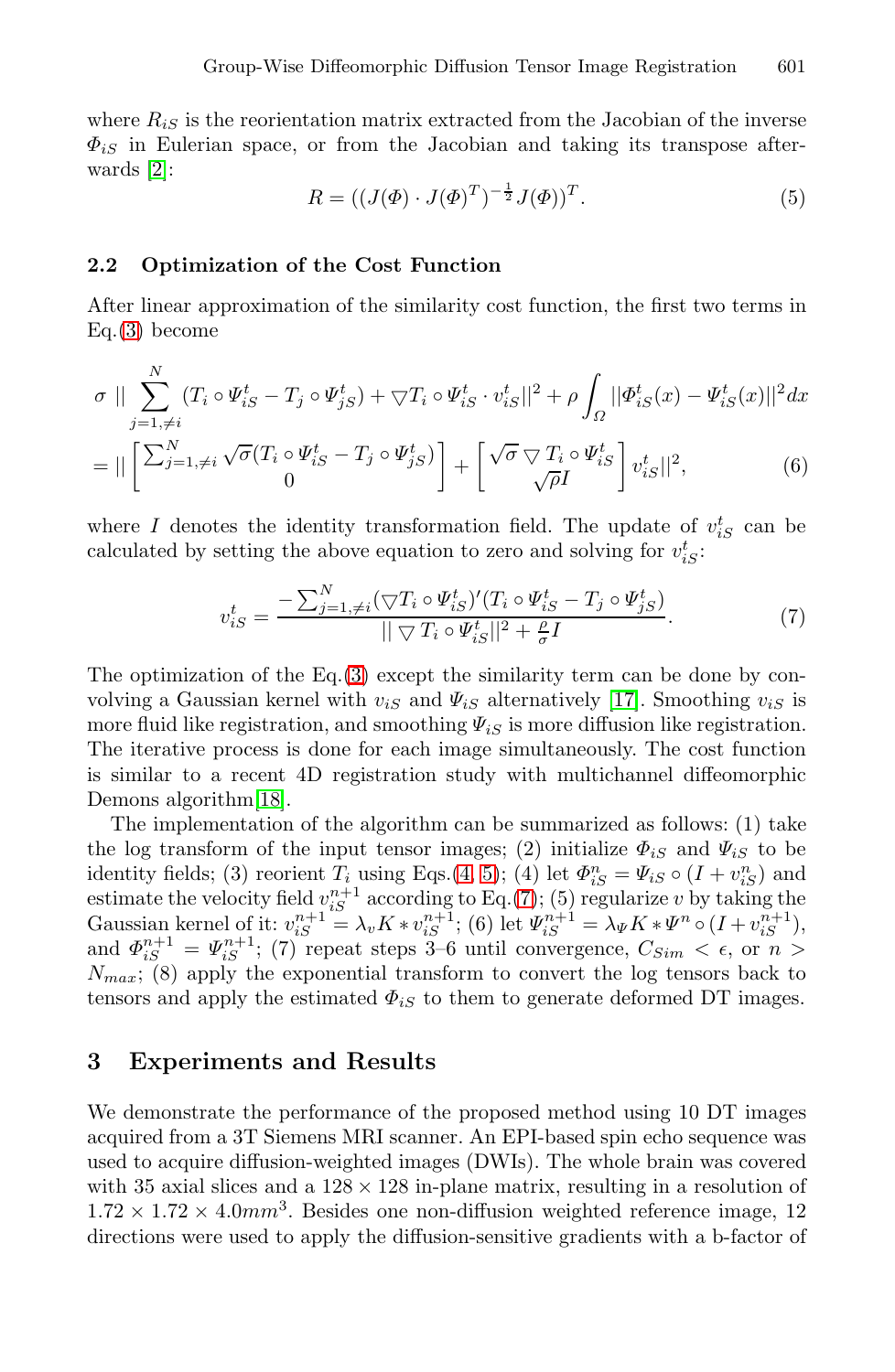#### 602 X. Geng et al.

 $1000s/mm^2$ . For EPI, TR/TE =  $5000/87$ ms, BW=  $1700$ Hz/Pixel, and NEX=4. The DT images were reconstructed from DWIs. B0 maps were used to affine align each map to the average of the original maps, and the transformation matrices were applied to the DT images to obtain affine aligned images.

To compare the IRG DTI registration with reference-based methods, each DT image was selected as the reference, and all other images were registered to it using the same diffeomorphic DTI registration framework with the same parameter settings. Therefore, 10 groups of reference-based registrations were performed and compared with the IRG registration. The standard deviation (STD) of FA maps and the directional consistency (DC) of tensor images after registration were computed to evaluate different methods. The FA and DC were computed from the deformed tensor images. The DC is defined as the absolute value of the dot product of the major eigenvectors of two tensor images, ranging from 0 (two directions are perpendicular) to 1 (directions are consistent).



**Fig. 1.** Average tensor images in the genu of the corpus callosum after (a)affine alignment, (b) reference-based, and (c) group-wise DTI registration

Fig.1 shows a subregion of the averaged tensor images in the genu of the corpus callosum before diffeomorphic registration (after affine), after a typical referencebased and the proposed IRG DTI registration. The average (using Log-Euclidean metric) of the deformed tensor images has pointier shapes after diffeomorphic registration which may be due to the more consistent [di](#page-5-0)rections of the deformed tensors. Compared to the reference-based method, the IRG method produced an average shape closer to the average of the affine aligned images.

Fig.2 plots [th](#page-5-1)e STD of FA maps and the DC maps after affine, a typical reference-base and IRG DTI registration. The maps are shown on a mask generated from thresholding the average of all deformed FA maps after all registrations at 0.3. The same mask was used to compute the RMS of the STD of FA maps and the average of DC maps for 10 reference-based registrations and the groupwise registration. The RMS of each registration method is listed in Tab.1. The IRG method produced the least FA variance compared to all reference-based methods. For each registration, nine DC maps were generated and the average of each DC map is plotted in Fig.3. To compare the registration with image  $I_i$ as the reference, the DC map was computed between the deformed  $I_i$ , and all other deformed images after IRG registration. The IRG registered tensors with higher directional consistency compared to all reference-based registrations with inconsistent performances varying according to the reference selection.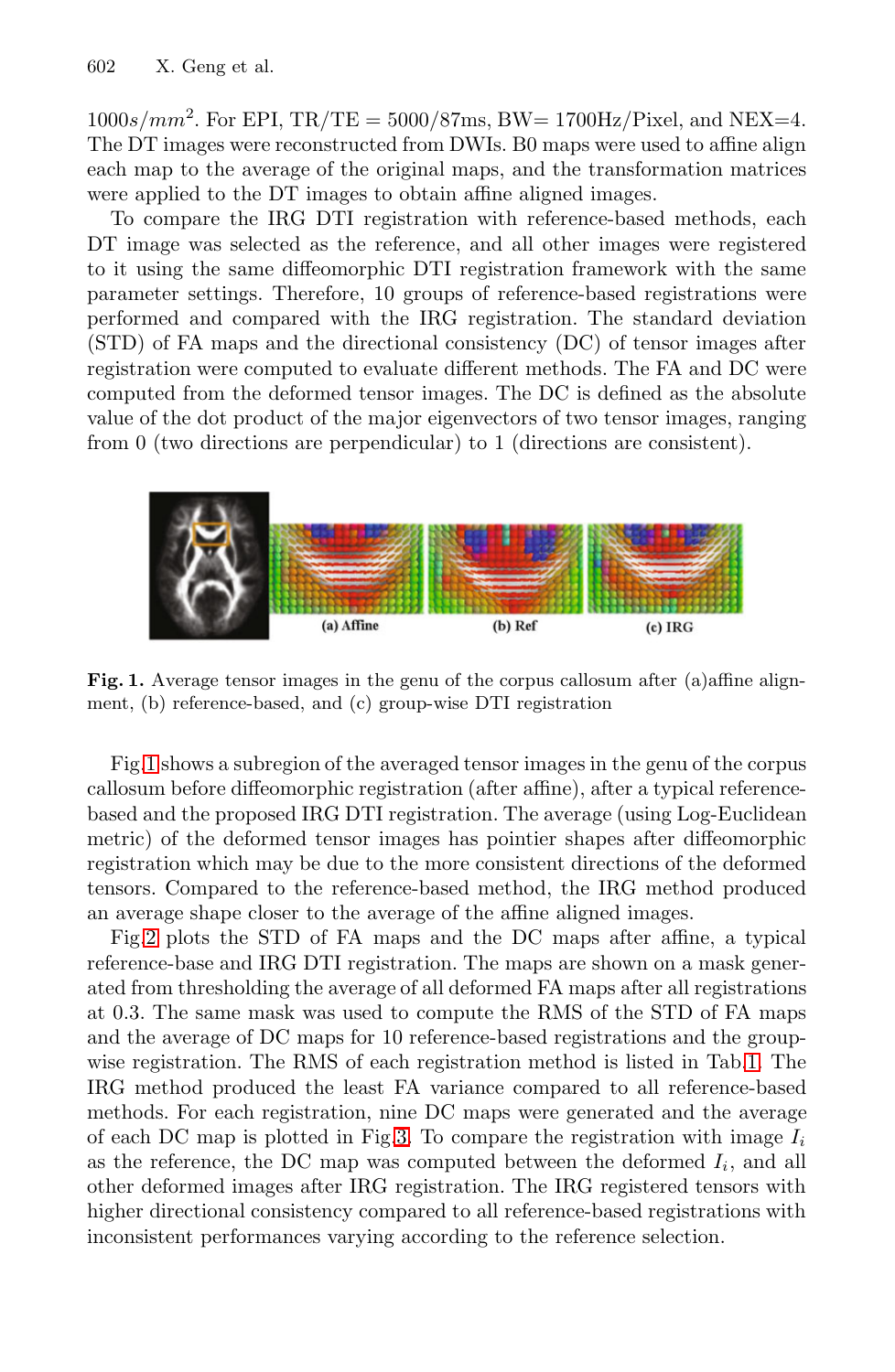

**Fig. 2.** Standard deviation of FA and DC maps after (a) affine alignment, (b) referencebased, and (c) group-wise DTI registration



<span id="page-5-1"></span>**Fig. 3.** Average di[rect](#page-8-2)ional consistency values after 10 reference-based registrations and the group-wise registration

The construction of an UF atlas was used to demonstrate the advantage of the group-wise DTI registration. Whole brain white matter fiber tracts were generated using the software "Trackvis" [19] from the registered DTI data. An anatomical atlas provided in AFNI [20] was used to provide the ROIs of right amygdala and medial prefrontal cortex (mPFC). The anatomical atlas was affine aligned to the average of the deformed FA maps. The ROIs were diluted 2mm along the boundary to overlap with the white matter tracts. The UF bundles were extracted for each subject by selecting fibers passing both right amygdala and mPFC. All points on the fiber tracks were projected to the image grid. The number of points in each voxel was counted and the values in each voxel were normalized to 0 to 1, where 0 means no fiber passing the voxel and 1 indicates this voxel has the highest fiber density. We defined the fiber bundle to be the regions

<span id="page-5-0"></span>**Table 1.** RMS of the standard deviation of the deformed FA maps after reference and group-wise registration

| $[method]$ ref-1 ref-2 ref-3 ref-4 ref-5 ref-6 ref-7 ref-8 ref-9 ref-10 IRG |  |  |  |  |  |  |
|-----------------------------------------------------------------------------|--|--|--|--|--|--|
| RMS   0933 0955   111   108   114   115   103   108   111   108   0889      |  |  |  |  |  |  |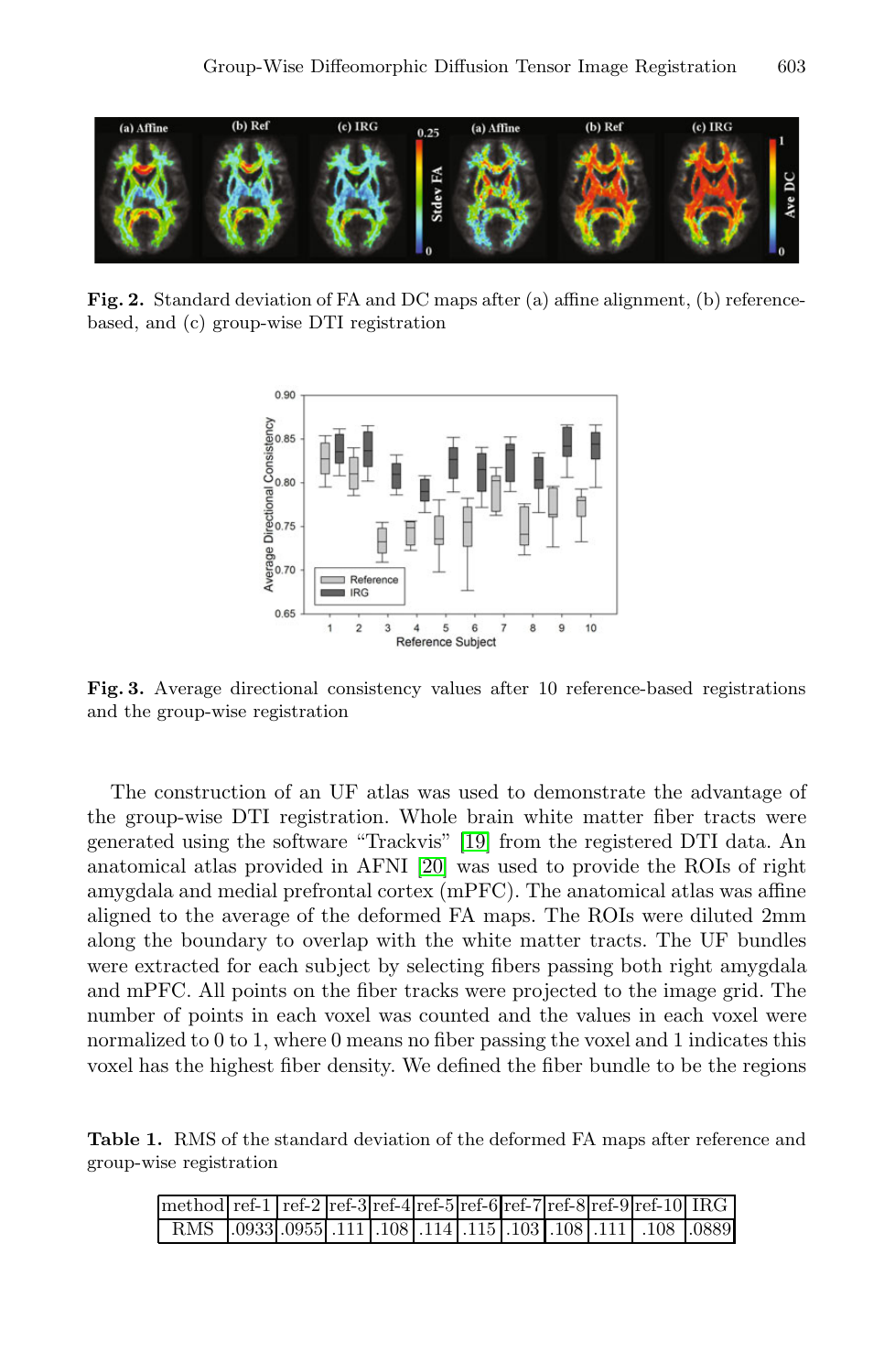#### 604 X. Geng et al.



**Fig. 4.** Uncinate fasciculus atlas generated using group-wise and reference-based DTI methods. (a) Amygdala and mPFC and the UF fibers from a single subject. (b) The UF atlas built from group-wise registration. (c) The sagittal view of the UF atlas built by (from left to right): affine alignment, reference-based registration, and group-wise registration. The color represent the relative overlap of fiber bundles.

with the fiber density greater than 0.5. The fiber bundle atlas was computed by averaging each binarized fiber bundle. To evaluate the fiber bundle atlas, the relative overlap at each voxel x was computed:  $RO(x) = n(x)/N$ , where  $n(x)$ is the number of subjects that have fibers at x, and N is the total number of subjects. Fig.4 shows the UF atlas after affine, a typical reference-based and IRG registration. The average overlaps of the UF bundles were 0.531, 0.616 and 0.632 after affine, reference-based and IRG methods, respectively.

#### **4 Discussion**

Overall, our results show that the IRG DTI registration provides better performance in terms of smaller FA variation and higher tensor directional consistency compared to reference-based methods under t[he s](#page-8-3)ame diffeomorphic registration framework. Using the UF as an example, the group-wise registration provides higher overlap of the deformed UF bundles, and therefore improves the construction of the fib[er t](#page-7-13)ract atlas.

Even though the unbiased group-wise DTI registration produces less error than the pair-wise reference-based method, it is still difficult to match fiber tracts across subjects due to the large variations and sometimes different topologies of the same structure. Combining fiber bundle information in the registration procedure may help to produce better fiber bundle alignment [21]. Since 2nd order tensors have limitations in representing intra-voxel fiber crossings, tensorbased registrations may not map the complex white matter structures accurately. Higher order tensor registration [14] and registration of orientation distribution functions [22] have the potential to overcome these difficulties.

**Acknowledgment.** This work was sponsored by the National Institute on Drug Abuse, Intramural Research Program, National Institutes of Health.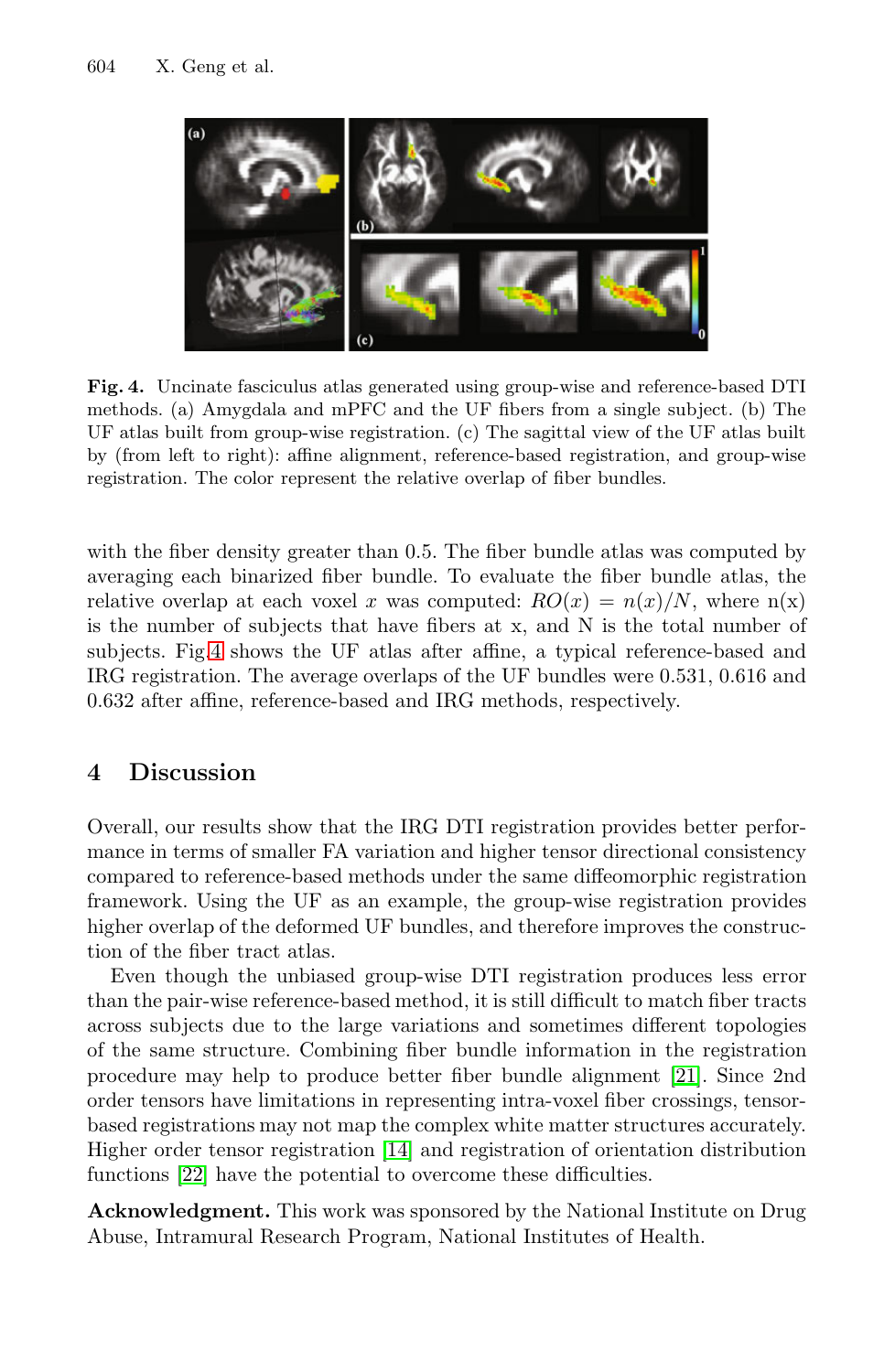## **References**

- <span id="page-7-0"></span>1. Basser, P.J., Pierpaoli, C.: Microstructural and physiological features of tissues elucidated by quantitative-diffusion-tensor mri. Journal of Magnetic Resonance Series B,111, 209–219 (1996)
- <span id="page-7-11"></span>2. Alexander, D., Pierpaoli, C., Basser, P., Gee, J.: Spatial transformations of diffusion tensor magnetic resonance images. IEEE Trans. Med. Imaging 20(11), 1131–1139 (2001)
- <span id="page-7-1"></span>3. Chiang, M.C., Leow, A.D., Klunder, A.D., Dutton, R.A., Barysheva, M., Rose, S.E., McMahon, K.L., de Zubicaray, G.I., Toga, A.W., Thompson, P.M.: Fluid registration of diffusion tensor images using information theory. IEEE Trans. Med. Imaging 27(4), 442–456 (2008)
- <span id="page-7-2"></span>4. Yeo, B.T., Vercauteren, T., Fillard, P., Peyrat, J.M., Pennec, X., Golland, P., Ayache, N., Clatz, O.: Dt-refind: Diffusion tensor registration with exact finitestrain differential. IEEE Trans. Med. Imaging 99 (2009)
- <span id="page-7-3"></span>5. Yap, P.T., Wu, G., Zhu, H., Lin, W., Shen, D.: Timer: Tensor image morphing for elastic registration. NeuroImage 47, 549–563 (2009)
- <span id="page-7-4"></span>6. Li, H., Xue, Z., Guo, L., Wong, S.T.: Simultaneous consideration of spatial deformation and tensor orientation in diffusion tensor image registration using local fast marching patterns. In: Prince, J.L., Pham, D.L., Myers, K.J. (eds.) Information Processing in Medical Imaging. LNCS, vol. 5636, pp. 63–75. Springer, Heidelberg (2009)
- <span id="page-7-5"></span>7. Park, H.J., Kubicki, M., Shenton, M.E., Guimond, A., McCarley, R.W., Maierd, S.E., Kikinis, R., Jolesz, F.A., Westin, C.F.: Spatial normalization of diffusion tensor mri using multiple channels. NeuroImage 20(4), 1995–2009 (2003)
- <span id="page-7-6"></span>8. Ceritoglu, C., Oishi, K., Li, X., Chou, M.C., Younes, L., Albert, M., Lyketsos, C., van Zijl, P.C., Miller, M.I., Mori, S.: Multi-contrast large deformation diffeomorphic metric mapping for diffusion tensor imaging. NeuroImage 47, 618–627 (2009)
- <span id="page-7-7"></span>9. Peyrat, J.M., Sermesant, M., Pennec, X., Delingette, H., Xu, C., McVeigh, E.R., Ayache, N.: A computational framework for the statistical analysis of cardiac diffusion tensors: Application to a small database of canine hearts. IEEE Trans. on Med. Imaging 26(11), 1500–1514 (2007)
- <span id="page-7-8"></span>10. Goodlett, C., Davis, B., Jean, R., Gilmore, J., Gerig, G.: Improved correspondence for dti population studies via unbiased atlas building. In: MICCAI, pp. 260–267 (2007)
- <span id="page-7-9"></span>11. Joshi, S., Davis, B., Jomier, M., Gerig, G.: Unbiased diffeomorphic atlas construction for computational anatomy. NeuroImage 23, S151–S160 (2004)
- <span id="page-7-10"></span>12. Zhang, H., Yushkevich, P.A., Rueckert, D., Gee, J.C.: Unbiased white matter atlas construction using diffusion tensor images. In: Ayache, N., Ourselin, S., Maeder, A. (eds.) MICCAI 2007, Part II. LNCS, vol. 4792, pp. 211–218. Springer, Heidelberg (2007)
- 13. Guimond, A., Meunier, J., Thirion, J.: Average brain models: A convergence study. Computer Vision and Image Understanding 77(2), 192–210 (2000)
- <span id="page-7-13"></span>14. Barmpoutis, A., Vemuri, B.C.: Groupwise registration and atlas construction of 4th-order tensor fields using the r+ riemannian metric. In: MICCAI, pp. 640–647 (2007)
- <span id="page-7-12"></span>15. Geng, X., Christensen, G.E., Gu, H., Ross, T.J., Yang, Y.: Implicit reference-based group-wise image registration and its application to structural and functional mri. NeuroImage 47(4), 1341–1351 (2009)